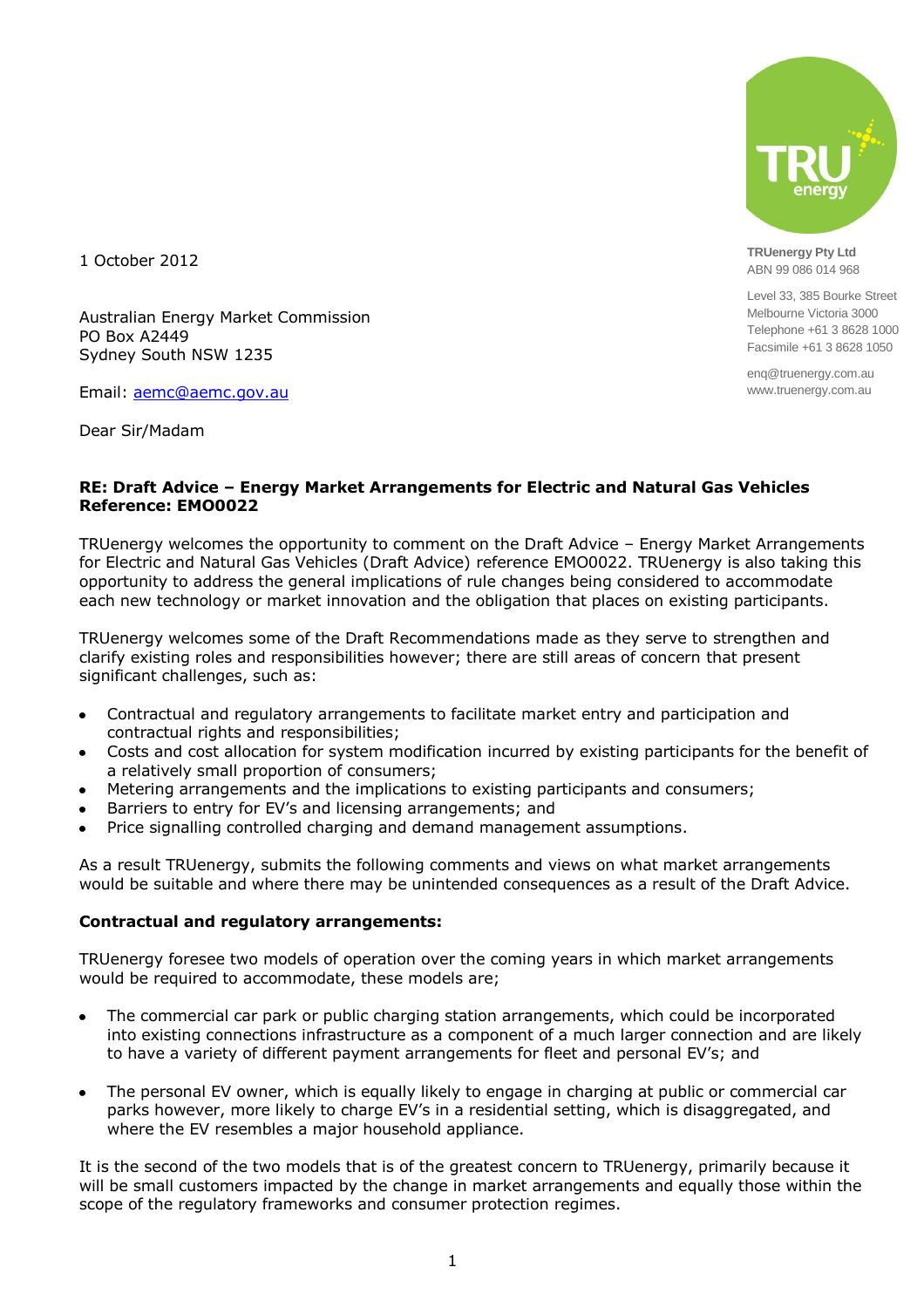TRUenergy, consistent with the Draft Advice<sup>1</sup>, agrees that any proposed market arrangements should be consistent with the consumer protection arrangements under the National Energy Customer Framework (NECF) however; the Draft Advice does not go as far as to determine whether all participants holding financial responsibility would be required to hold a retailer authorisation under the NECF.

There are significant inconsistencies between the proposal market arrangements and the NECF that present greater barriers to effective implementation of the Draft Advice in the future, such as:

- The aggregation of residential customers is not permitted under the NECF except where they meet a class of exemption outlined in the Australian Energy Regulator's (AER) guidelines<sup>2</sup> for on-selling energy which are generally limited to a site that is owned, occupied or operated in which the exempt customer resides, suggesting a geographical similarity for all those that the seller supplies to;
- Authorised retailers are require to supply under the model terms and conditions stipulated under  $\bullet$ the NECF, whereas exempt selling arrangements are only subject to the conditions placed on them by the AER which vary depending on the class of exemption and would inevitably lead to conflicts in obligations;
- The proposed arrangements do not address the secondary financially responsible participant's  $\bullet$ contribution to credit support requirements despite having an impact on the total cost incurred by the distribution network.
- Authorised retailers are also obliged to provide concessions that range from percentages to daily fixed amounts depending on jurisdictional concessions frameworks. If the supply is separated between two parties, the concessions frameworks do not allow for multiple claims from separate participants in the same period.
- Disconnection is a last resort and used in limited circumstances after the customer's willingness  $\bullet$ and capacity have been assessed and it has been determined that they are not experiencing hardship.

Draft Recommendation, 4.4, outlines circumstances where a joint financially responsible party may be exempt from holding a retail authorisation under the NECF exemptions framework (although the AER guidelines do not accommodate geographically disaggregated on-selling arrangements) whereas the other financially responsible participant would be, in theory, the holder of a retail authorisation, supplying energy under the model terms and conditions. These inconsistencies result in either the watering down of consumer rights for a portion of their supply and or make the residual load less attractive to retailers, subsequently reducing competition.

Draft Recommendation 3.5 explores the interaction between shared financially responsible participants in terms of contractual remedies with the customers however; the effect of taking remedial action on the consumer may have a wider effect on the other participant, who undoubtedly has a financial arrangement hedged against supply to the same customer.

TRUenergy believes an effective approach to negate all of the inconsistencies would be to have a tiered licensing regime whereby all participants must comply with all the requirements of the NECF, but the costs and prudential requirements could be tiered based on the relative business models of niche retailers in the NEM. This creates a level playing field for participants and certainty for consumers about their rights and responsibilities. We recommend that this approach be explored further.

## **Costs and cost allocation:**

TRUenergy expects that the system changes required will affect all existing participants to accommodate:

 $\overline{a}$  $^1$  Draft Advice – Energy Market Arrangements for Electric and Natural Gas Vehicles – 29 August 2012 – 1.4.5 The draft advice and its relationship with the National Energy Customer Framework – Page 9

<sup>&</sup>lt;sup>2</sup> Australian Energy Regulator- Exempt Selling Guideline December  $2011 - 3.1$  Proposed classes of Exemption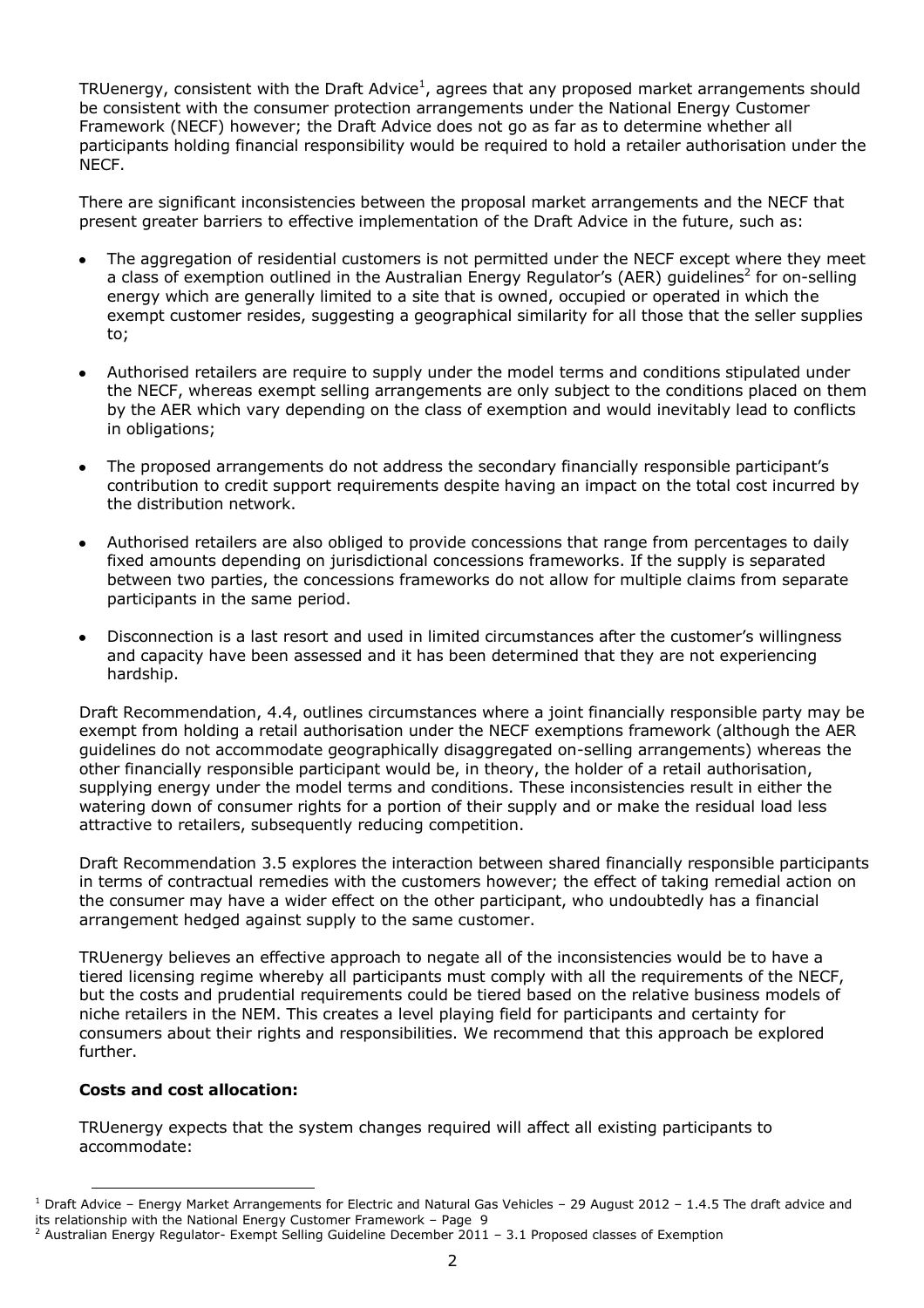- The separation of metering data per meter register, rather than at the National Meter Identifier (NMI) level;
- The distinction between financially responsible participants that would be entitled to metering data;
- The separation of network charges, proportionately or otherwise, between shared financially responsible parties;
- Distribution services requested by a participant, then being undertaken on the appropriate meter  $\bullet$ register than the connection point.

If the expected market development is 100k to 180k Plug-in Hybrid Electric Vehicles (PHEV) and Electric Vehicles (EV) by 2020<sup>3</sup>, the costs associated with modifying contractual arrangements and systems throughout industry are disproportionately placed on all consumers rather than the party that benefits which is counter to the conclusion drawn in the Draft Advice.

TRUenergy is conscious of the costs associated with even minor system and process modifications, however in this instance all participants would have to modify:

- Meter data management systems to separate consumption information; and  $\bullet$
- Primary and secondary relationships between NMI and meter configurations; and  $\bullet$
- Alter Business to Business (B2B) functionality to operate services on an individual meter rather than a NMI; and
- Allocation of costs for B2B transactions and connection services to the financially responsible  $\bullet$ participant; and
- Allocation of credit support and Retailer of Last Resort (RoLR) processes.

TRUenergy estimates that each participant would face a significant initial cost of modifying systems and ongoing data warehousing and management costs to facilitate the provision of data to multiple participants and the Local Retailer.

In light of this preliminary view of the changes required to accommodate multiple or shared financial responsibility, TRUenergy believes that the simplistic solution would be to allocate the EV load a separate NMI, which would facilitate multiple business models and potentially require minor modification to the retail licensing and exemptions regimes. This would reduce overall costs to call consumers, minimise potential barriers to entry and allocate costs to party that caused them.

TRUenergy does not believe that an economic cost benefit analysis has been conducted to determine whether the costs to all consumers are as significant as the potential cost a new metering installation and NMI assignment. A significant number of financial transactions, consumer information and regulatory functions hinge on a simplistic market design and transparent transactions roles and responsibilities including a number of consumer protections provided by governments. The modification of market systems, and subsequently all downstream participant systems, to accommodate a specific business model creates inefficient outcomes.

## **Metering arrangements:**

TRUenergy fundamentally disagrees with the alteration of metering arrangements to create parent and child-metering arrangements, redefining connection and supply points, and altering the settlement process to accommodate a 'subtractive' settlement of supply and service charges as described in Draft Recommendation 3.2.

In the Draft Advice<sup>4</sup>, the connection point (which would subsequently become the parent), is described as the place where market settlement would occur for both the NEM and distributor use of system changes. This means that the two supply points beneath would required separate metering to determine their financial responsibility for electricity only and the parent connection point bears the financial and credit support costs for both participants for the distribution use of system costs.

l  $3$  Department of Transport Victoria – Presentation - Victorian Electric Vehicle Trial – Vehicle Sales Forecast provided by AECOM 2011 <sup>4</sup> Draft Advice – Energy Market Arrangements for Electric and Natural Gas Vehicles – 29 August 2012 – 3.1.2 Analysis – Page 27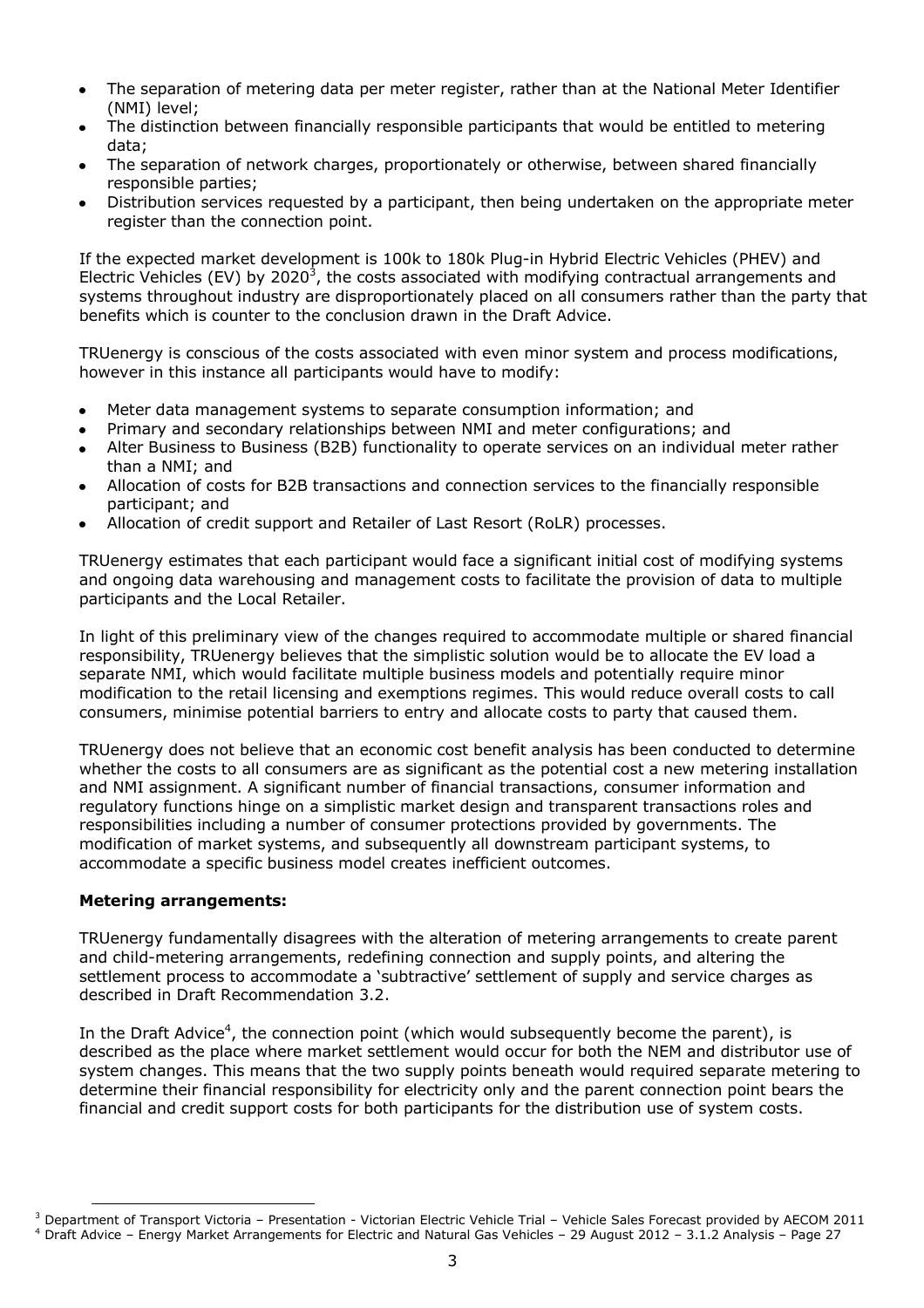A parent and child metering arrangement also appears to be counter to the benefits contemplated for Demand Side Participation (DSP), as the technology to provide DSP has to be facilitated by the metering. The functions required at the child meter would be:

- Interval data and time switching for control of charging, time of use pricing structures; and
- Bi-directional metering to capture stored energy being exported back to the grid, i.e. Vehicle to  $\bullet$ Grid (V2G); and
- Remotely accessible contactors for load shedding and dispatch of stored energy from the EV

These functional requirements suggest that the technology would be the equivalent of market metering arrangements similar to that of the Victorian Advanced Metering Infrastructure (AMI) functional specifications.

If the proposed model is intended to be the least cost option compared to the existing market arrangements the addition of a second meter, of an equivalent standard to the Victorian AMI metering technology, would require the same cost as a market meter.

TRUenergy believes that the least cost option remains as separate metering installation, and connection point; the metering cost could be built into the contractual arrangements with the customer and, should the customer terminate their contract, the termination cost would include the residual value of the metering.

### **Barriers to EV entry**

l

TRUenergy do not believe that there are barriers to market entry however, recognise that the authorisation regime for retailers could be improved to enhance innovation while continuing to ensure protections are maintained for consumers.

The principle of a licensing regime is to ensure that an adequate level of scrutiny is placed on those wanting to participate, to ensure that they have the technical and financial capacity to maintain market integrity and ensure consumers are equally provided access to the services on fair and reasonable terms. In the market, there are in excess of 30 retailers currently operating, with recent successful applications for retail licenses in Victoria and South Australia, all granted under the same, or similar, conditions to that of existing participants.

Altering metering arrangements and separation of information and transactions for the purposes of accommodating potential new entrants will lead to higher costs. In an environment where cost is a significant issue, any solution that ensures the proponent bears its costs rather than the cost being incurred by all consumers must be the be the overarching objective.

## **Price Signalling, Controlled Charging and DSP**

TRUenergy supports the use of price signals, or time of use prices, to drive efficient charging behaviour that is also highlighted by studies undertaken on charging behaviour in Nashville and San Francisco based EV trials<sup>5</sup>, which demonstrate the results of effective price signals and how they influence the charging behaviour.

Controlled charging and V2G for DSP however are dependent on the availability of EV's at the time of demand peaks, contractual arrangements for accessing stored energy, and the potential price at which electricity is sold, and purchased from that customer at peak demand times. To encourage the use of stored energy for the purposes of DSP the incentives must be in place to achieve this. The price for V2G must be recompense for the volume of energy supplied, the inconvenience of being without the EV and the potential of having to recharge at a high cost period.

 $5$  Schey, Scoffield and Smart, A First Look at the Impact if Electric Vehicle Charging on the Electric Grid in the EV Project - May 2012  $-$  Page 12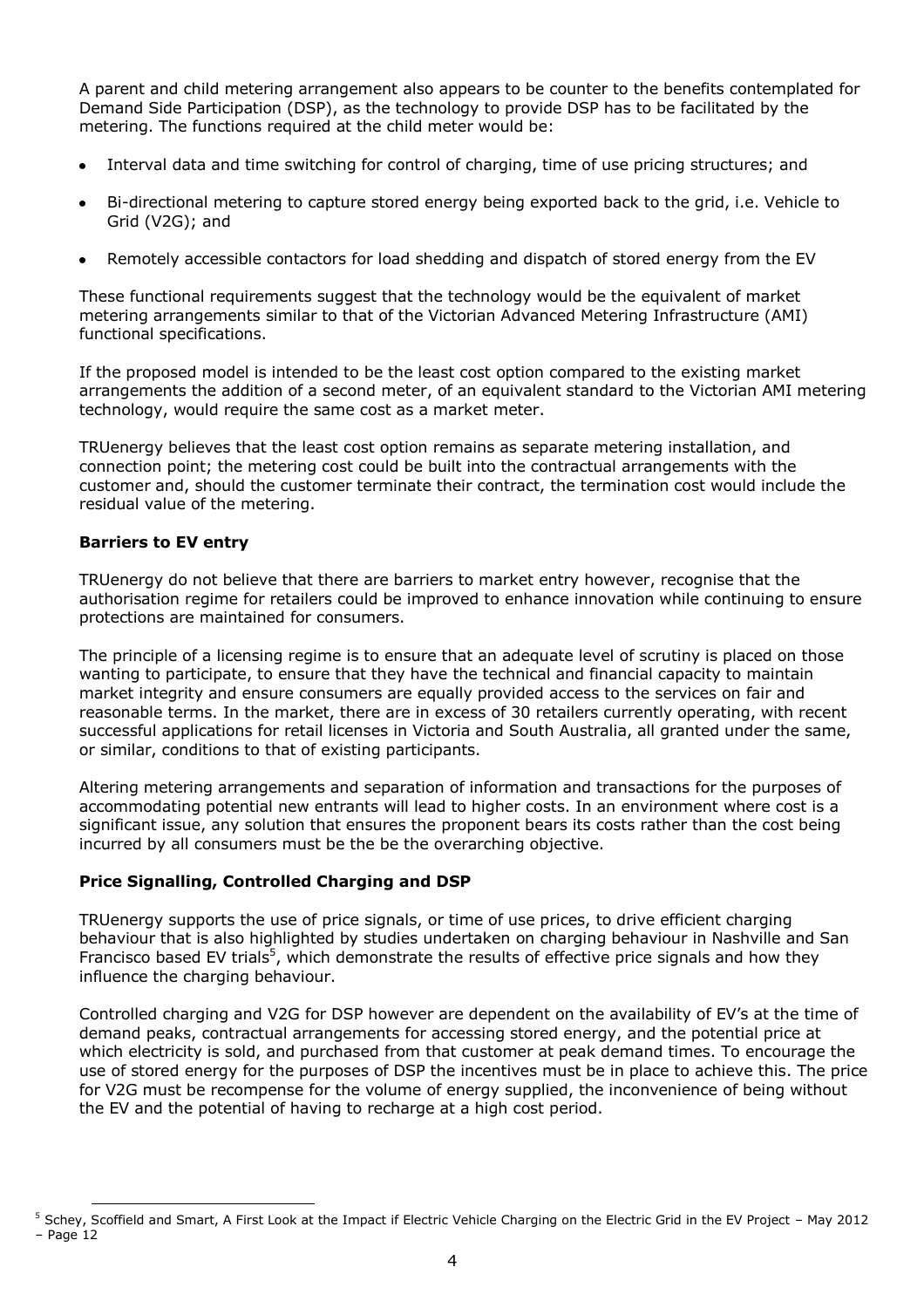An effective price signal may determine when the optimal time for charging is however, the time and location of a demand constraint may not effectively align with the placement of EV's and or the consumers wiliness to participate.

### **Summary:**

TRUenergy supports the view that the embedded networks framework requires significant enhancement (Draft Recommendation 3.4), with the exception of defining downstream connections as 'supply points', which will only serve to cement embedded networks within the retail framework; and that proponent bears the costs associated with metering enhancement. However, structural changes to the National Electricity Market (NEM) would be required to accommodate these new arrangements including system changes that extend to existing participants and will impose significant costs that consumers will ultimately bear.

TRUenergy do not believe that the policy settings are aligned to consumer behaviour and the costs of modifying the market design and systems to accommodate misaligned objectives far outweigh the potential benefits. The reliance on consumer protections outside of the NECF that do not contemplate the nuances of energy will be a significant displacement of risk to existing participants and consumers.

The Draft Advice also suggest that the parent connection or 'supply point' would hold the financial burden of network charges and additional loss, while the child avoids those charges and exposure to credit support obligations. If the policy is to ensure that the proponent is responsible for its costs then the arrangements must not place undue burden on existing participants shielding the person responsible from those costs.

Despite the Draft Advice indicating that the cost should be allocated to party responsible<sup>6</sup>; the costs that will be incurred by industry to modify systems, separate meter data and network billing, and ensure network security, far outweigh the potential cost per EV owner; and impact on all consumers.

The effective charging behaviour via price signalling is a welcome first step for consumers to identify their individual impacts, which is not just limited to EV's, however; the concept of later using stored energy without contemplation of the incentives to ensure its availability at an adequate price suggest that the costs and benefits have not been adequately assessed.

Contractually, TRUenergy is concerned that there is no incentive for a third party to negotiate on the shared costs and responsibilities for credit support. If a third party can participate in the NEM, connect its' own meter, disconnect, limit or interact in any other way with the supply to a property without complying with the energy specific regulations and or consumer protections why would they incur additional cost and controls.

TRUenergy maintains that the simplest and most cost effective solution is to have a second meter and NMI assigned, as has been proposed, however that NMI and meter are on market and contestable. This ensures that the proponent bears the costs and enables the introduction of any new entrant into the EV market, or any other innovative technology, by means of a different class of participant. It is in the long-term interests of consumers, is transparent, places equal performance obligations on third parties against the NECF provisions and protects market security.

Please also see the attached appendix addressing the Draft Recommendations and Questions throughout the Draft Advice.

Should you have any questions in relation to this submission please call me on (03) 8628 1484.

Yours sincerely

l

Ross Evans Regulatory Manager **TRUenergy** 

 $6$  Draft Advice – Energy Market Arrangements for Electric and Natural Gas Vehicles – 29 August 2012 – 1.3.2 Key principles for the review – Page 4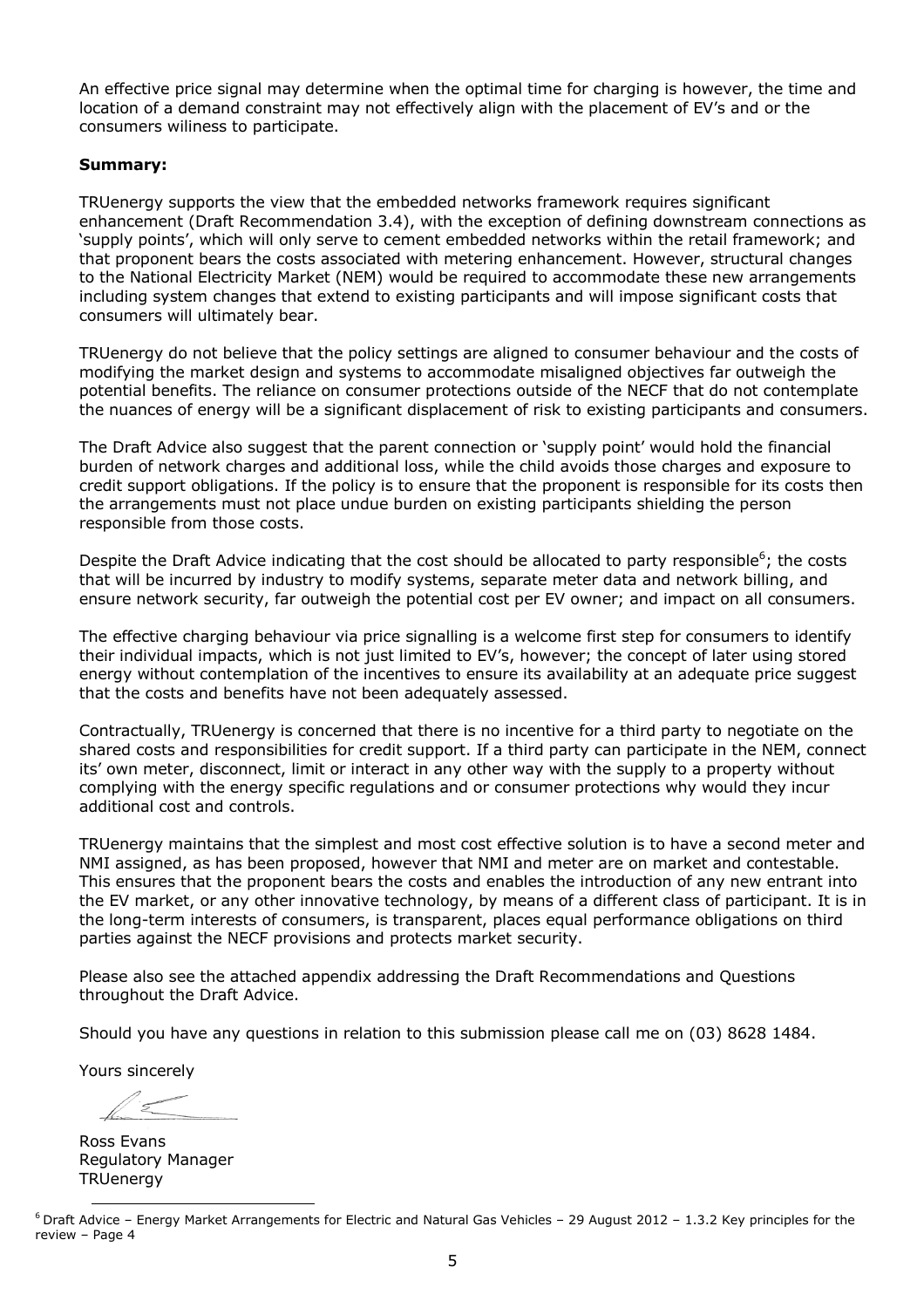# **Appendix: Draft Advice – Energy Market Arrangements for EV and NGV**

| <b>Discussion Points and Questions AEMC</b>                                                                                                                                                                                                                                                                                                                                                                                                                                                                                                                                                                                                                                                                                                                                                                                                                                                                      | Response                                                                                                                                                                                                                                                                                                                                                                                                                                                                                                 |
|------------------------------------------------------------------------------------------------------------------------------------------------------------------------------------------------------------------------------------------------------------------------------------------------------------------------------------------------------------------------------------------------------------------------------------------------------------------------------------------------------------------------------------------------------------------------------------------------------------------------------------------------------------------------------------------------------------------------------------------------------------------------------------------------------------------------------------------------------------------------------------------------------------------|----------------------------------------------------------------------------------------------------------------------------------------------------------------------------------------------------------------------------------------------------------------------------------------------------------------------------------------------------------------------------------------------------------------------------------------------------------------------------------------------------------|
| <b>Box 2.1: Draft recommendation</b>                                                                                                                                                                                                                                                                                                                                                                                                                                                                                                                                                                                                                                                                                                                                                                                                                                                                             |                                                                                                                                                                                                                                                                                                                                                                                                                                                                                                          |
| Our power of choice review found that the current network and<br>retail tariffs do not necessarily reflect the cost of supply and the<br>delivery of electricity. This means that most consumers currently<br>do not have options to capture the value of DSP activities.<br>Therefore, the current pricing arrangements are unlikely to<br>promote efficient charging behaviour for EV consumers.<br>Although efficient behaviour requires high use consumers to face<br>cost-reflective prices, we do not recommend mandating specific<br>price structures for residential EV consumers because:<br>EVs should be treated as other forms of large load and DSP and<br>the power of choice review will provide advice on how the<br>market could move towards more cost reflective prices; and<br>Retailers and networks can still develop their own EV specific<br>tariffs to incentivise efficient behaviour. | TRUenergy believes that Time of Use pricing will drive efficient<br>charging behaviour and endorse the recommendation that EV Load<br>is an additional load rather than a separate product.<br>EV's could be views as being and additional appliance load in a<br>household similar to an air conditioner or hot water service<br>however, the appliance is transportable and may not always be in<br>position to curtail or source energy from, therefore presents<br>additional complications for DSP. |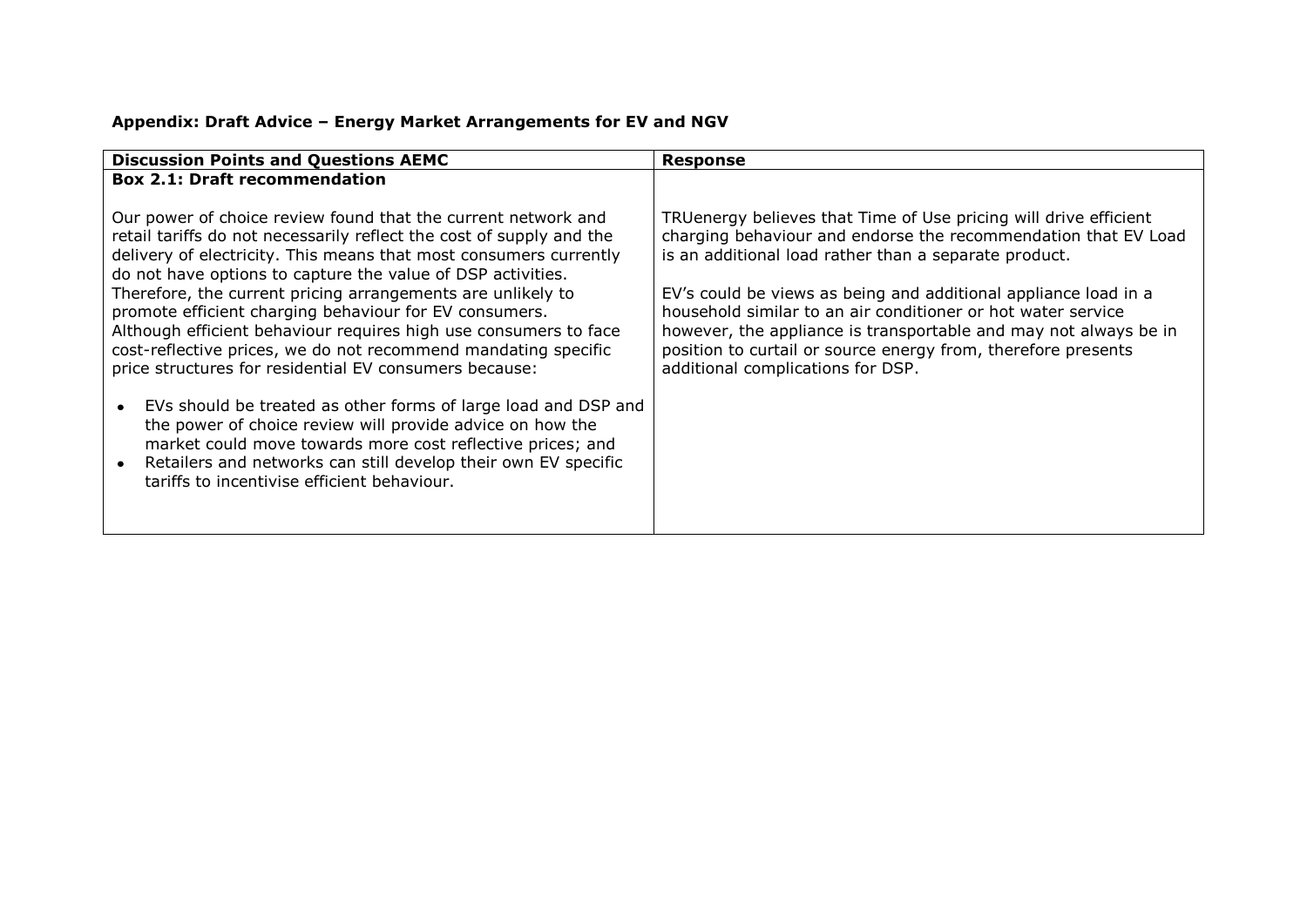| Also, we recommend that:                                                                                                                                                                                                                                                                                                                                        |                                                                                                                                                                                                                                                                                                                                                                                                                    |
|-----------------------------------------------------------------------------------------------------------------------------------------------------------------------------------------------------------------------------------------------------------------------------------------------------------------------------------------------------------------|--------------------------------------------------------------------------------------------------------------------------------------------------------------------------------------------------------------------------------------------------------------------------------------------------------------------------------------------------------------------------------------------------------------------|
| there may be merit in having some form of geographical<br>variation in the DUOS charges to better focus the network<br>costs onto the EV consumer and to address the effects of EV<br>uptake clustering in particular locations at the early stages of<br>the market; and                                                                                       | TRUenergy agrees that geographical variations in DUOS may<br>reduce clustering however the significant variable that must be<br>considered is the range and efficiency of the EV.<br>Unfortunately the majority of EV uptake will be isolated to<br>metropolitan areas, and regional hubs, until there is significant<br>development in charging stations is more wide spread to<br>accommodate the vehicle range. |
| Meters with interval read capability are necessary to enable<br>consumers to be incentivised to behave in a manner that yields<br>efficient market outcomes. The power of choice review is<br>exploring how high use consumers, such as large load<br>consumers, can be allocated interval (or other time varying)<br>meters to facilitate efficient behaviour. | TRUenergy supports the view that interval metering technology is<br>crucial to maximising efficient charging behaviour however, if a<br>parent child metering arrangement is determined as the cost<br>effective solution, there is no incentive to provide metering that<br>capable of recording in intervals leaving the programmed charging<br>functionality as the only tool available.                        |
| <b>Question 1 EVs and pricing</b>                                                                                                                                                                                                                                                                                                                               |                                                                                                                                                                                                                                                                                                                                                                                                                    |
| Do you agree that efficient EV charging behaviour should be<br>incentivised through network pricing signals? If so, what<br>arrangements are necessary to implement these pricing signals?                                                                                                                                                                      | EV load, like any other controlled load must be flexible to ensure<br>that the effective signals are provided to consumers while ensuring<br>that the vehicle remains available to the consumer.                                                                                                                                                                                                                   |
|                                                                                                                                                                                                                                                                                                                                                                 | As detailed earlier in our submission, Time of Use pricing would<br>provide tangible incentives for efficient charging behaviour.                                                                                                                                                                                                                                                                                  |
|                                                                                                                                                                                                                                                                                                                                                                 | TRUenergy believes that there are limitations associated with the<br>uptake of Time of Use pricing, the most significant being obtaining<br>explicit informed consent from the consumer to apply the relevant<br>tariff that includes the incentive.                                                                                                                                                               |
|                                                                                                                                                                                                                                                                                                                                                                 | Subsequent to the consent requirements, there are a significant<br>number of policies associated with reversion and formation of tariff<br>structures that may inhibit innovation.                                                                                                                                                                                                                                 |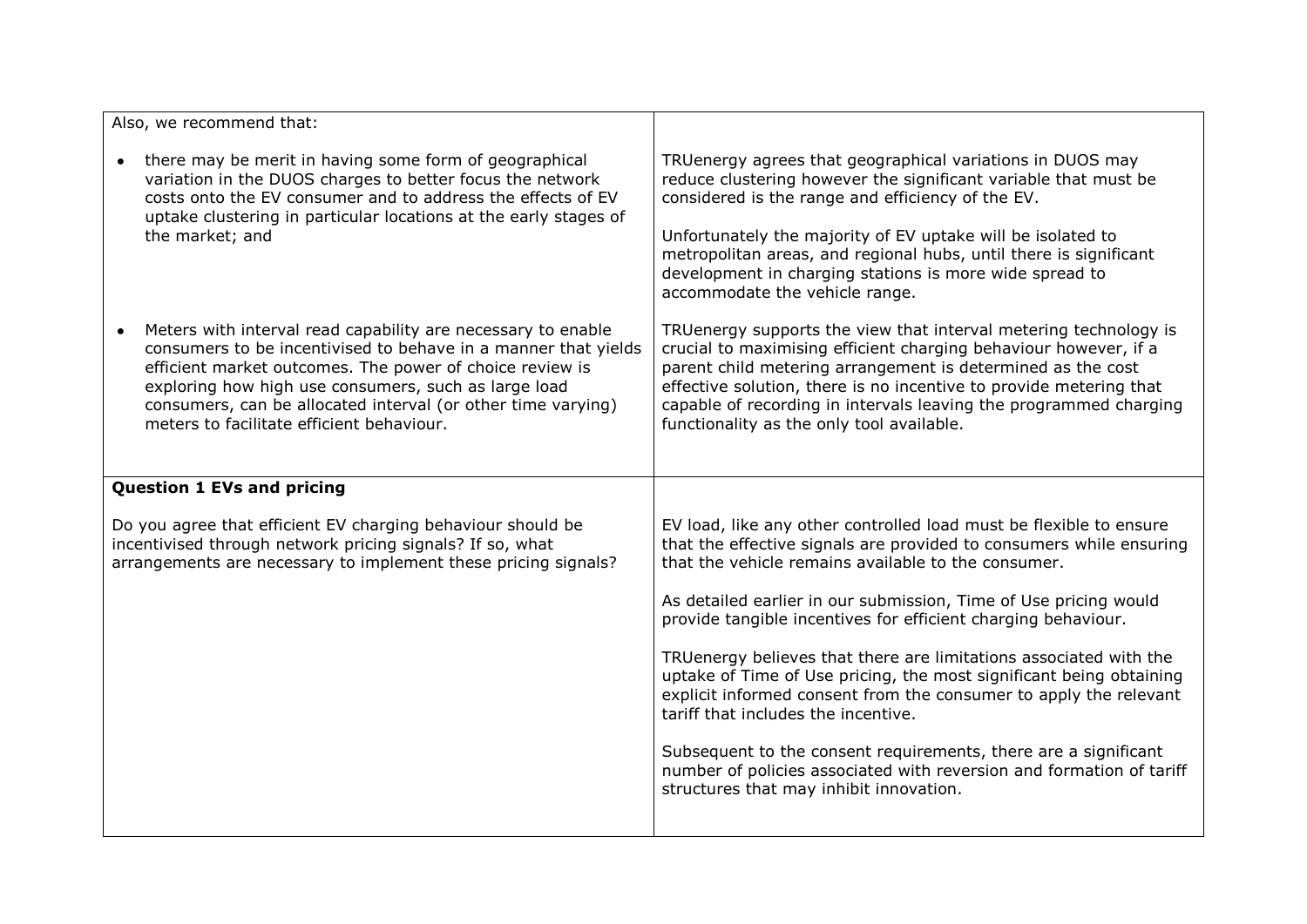| <b>Box 2.3: Draft recommendation</b>                                                                                                                                                                                                                                                                                                                                                                                                        |                                                                                                                                                                                                                                                                                                                                                                                                                                                  |
|---------------------------------------------------------------------------------------------------------------------------------------------------------------------------------------------------------------------------------------------------------------------------------------------------------------------------------------------------------------------------------------------------------------------------------------------|--------------------------------------------------------------------------------------------------------------------------------------------------------------------------------------------------------------------------------------------------------------------------------------------------------------------------------------------------------------------------------------------------------------------------------------------------|
| We consider that the connections charging framework administered<br>by the AER is appropriate for EVs connecting to a distribution<br>network and we are not proposing any changes. The framework for<br>setting upfront connection charges under Chapter 5A of the NER<br>allows for the possibility of applying a connection charge to EVs<br>connecting to a distribution network depending on the nature and<br>size of the connection. | TRUenergy, agrees that the connection framework should be able<br>to accommodate EV connections however, as is required under<br>National Energy Retail Rules (NERR), a connection request is to be<br>made by to a distributor by a retailer where the retailer has a<br>relevant contract with the customer, and does not contemplate<br>third party provision or requests.<br>This suggests that the retailer has or will have a contract for |
|                                                                                                                                                                                                                                                                                                                                                                                                                                             | supply, once connected, and the charges associated with the<br>connection will be imposed upon the retailer responsible.                                                                                                                                                                                                                                                                                                                         |
|                                                                                                                                                                                                                                                                                                                                                                                                                                             | To achieve the charges being imposed on a third party the B2B<br>arrangements would need to be modified and the $NERR1$ to<br>accommodate another party making the request and modifying and<br>existing connection.                                                                                                                                                                                                                             |
| <b>Box 2.4: Draft recommendation</b>                                                                                                                                                                                                                                                                                                                                                                                                        |                                                                                                                                                                                                                                                                                                                                                                                                                                                  |
| We consider that the right to the benefits of controlled charging<br>ultimately lies with the consumer. This right can be assigned by the<br>consumer to other parties in exchange for benefits to the<br>consumer.                                                                                                                                                                                                                         | TRUenergy agrees that there fundamental rights should be<br>assigned to the consumer and those rights may be traded for other<br>reductions, discounts etc however, the formation of such contracts<br>and associated incentives have not been contemplated in the<br>current market.                                                                                                                                                            |
| To realise the benefits of controlled charging, effective commercial<br>relationships (or contracts) between the consumer and potentially<br>DNSPs, retailers and aggregators are required. We recognise the<br>role that third parties (such as aggregators) can play in negotiating<br>(on behalf of the consumer) the allocation of benefits between<br>multiple parties.                                                                | Because the incentives have not been quantified and contemplated<br>as a trade off for the consumer convenience it is difficult to<br>determine whether the DSP applications will be attractive to<br>consumers.                                                                                                                                                                                                                                 |
| To assist these third parties in negotiating the benefits of controlled<br>charging so that it is captured in commercial contracts, it may be<br>necessary to set some regulatory guidance on the steps to take in<br>the negotiation process and possible measures to assess the value                                                                                                                                                     | Furthermore the, in the absence of identifiable incentives,<br>negotiation of shard costs between financially responsible<br>participants is compromised.<br>If only the second financially responsible participant has control of                                                                                                                                                                                                               |
|                                                                                                                                                                                                                                                                                                                                                                                                                                             |                                                                                                                                                                                                                                                                                                                                                                                                                                                  |

 1 National Energy Retail Rules – Division 2 – Customer Connection Services – Section 79 Application for Customer Connection Services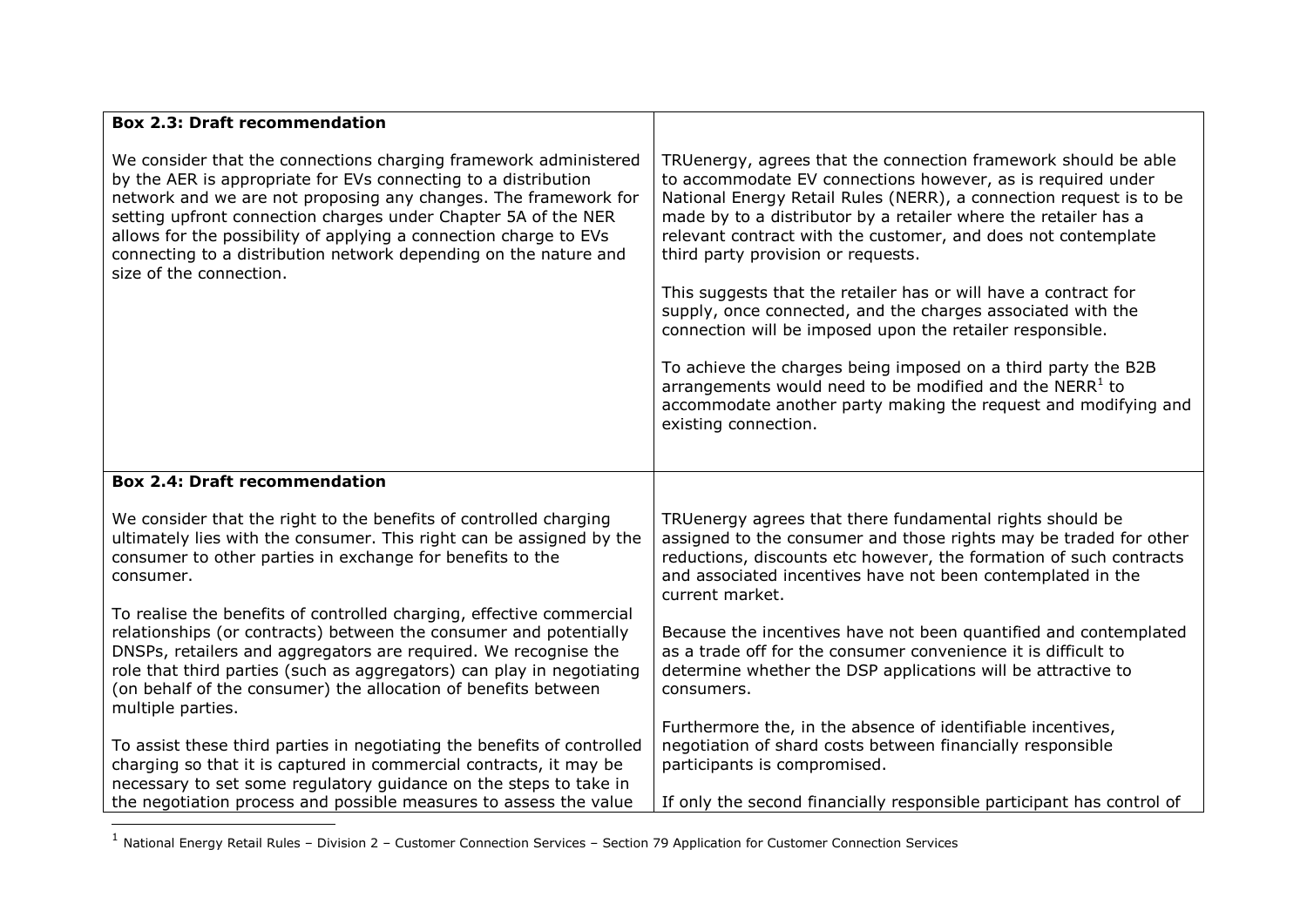| of DSP to aid the negotiations.<br>The power of choice review is exploring how the energy market<br>arrangements should support these contracts.                                                                                                                                                                                                                                                                                                                     | the benefits because the demand response is facilitated through<br>their operation, they will receive the revenue, control and financial<br>benefit from on-selling that demand response without any incentive<br>to share the supply related costs.                                                                                                                                                                                                                                                                     |
|----------------------------------------------------------------------------------------------------------------------------------------------------------------------------------------------------------------------------------------------------------------------------------------------------------------------------------------------------------------------------------------------------------------------------------------------------------------------|--------------------------------------------------------------------------------------------------------------------------------------------------------------------------------------------------------------------------------------------------------------------------------------------------------------------------------------------------------------------------------------------------------------------------------------------------------------------------------------------------------------------------|
| <b>Question 2 Controlled charging</b>                                                                                                                                                                                                                                                                                                                                                                                                                                |                                                                                                                                                                                                                                                                                                                                                                                                                                                                                                                          |
| Do you have any suggestions on how to improve the method for<br>valuing non-firm benefits and improving the negotiation process<br>among multiple parties so that the diverse benefits of controlled<br>charging are captured?                                                                                                                                                                                                                                       | TRUenergy believes that the most material current benefit available<br>is the ability to respond to price signals by scheduling charging<br>activities at times of low demand.<br>TRUenergy, contrary to the benefits assessment, also believes that<br>the non-firm benefits have been overstated and that consumers<br>would be less likely to trade the use of their vehicle on peak<br>demand days for a financial benefit if it means that they then need<br>to wait for the discharged electricity to be replaced. |
| <b>Box 2.5: Draft recommendation</b>                                                                                                                                                                                                                                                                                                                                                                                                                                 |                                                                                                                                                                                                                                                                                                                                                                                                                                                                                                                          |
| We consider that the right to control the discharge of an EV back to<br>the grid resides with the EV consumer.<br>The consumer can assign the costs and benefits of EV discharging<br>to other parties (e.g. retailers, DNSPs, aggregators) in exchange<br>for consumer benefits through commercial relationships (i.e.<br>contracts). There is a role for third parties to negotiate on behalf of<br>consumers the set of benefits falling across multiple parties. | TRUenergy strongly agree that the rights to discharge any stored<br>energy reside with the consumer however, note that there are no<br>current incentives or limitations placed on the rights of the parties.<br>TRUenergy also considers it important that the contractual<br>arrangements between the EV user and the party that benefits<br>from the discharge of stored energy that the right to recharge, if<br>required, is effectively neutral.                                                                   |
| <b>Question 3 Vehicle to Grid</b><br>Should clause $7.3.1(a)(7)$ of the NER be amended to reflect the<br>current early status of V2G? Should interval meters be required to<br>have bi-directional capability?                                                                                                                                                                                                                                                       | The concept of V2G would require an additional meter to<br>accommodate multiple contactors and bi-directional functionality to<br>facilitate measurement of discharged energy if used for DSP.<br>Currently all interval metering has bi-directional measurement<br>facilities to accommodate FiTs suggesting that the metering less<br>than the standard used in the market currently would not be<br>capable of delivering the same functionality.                                                                     |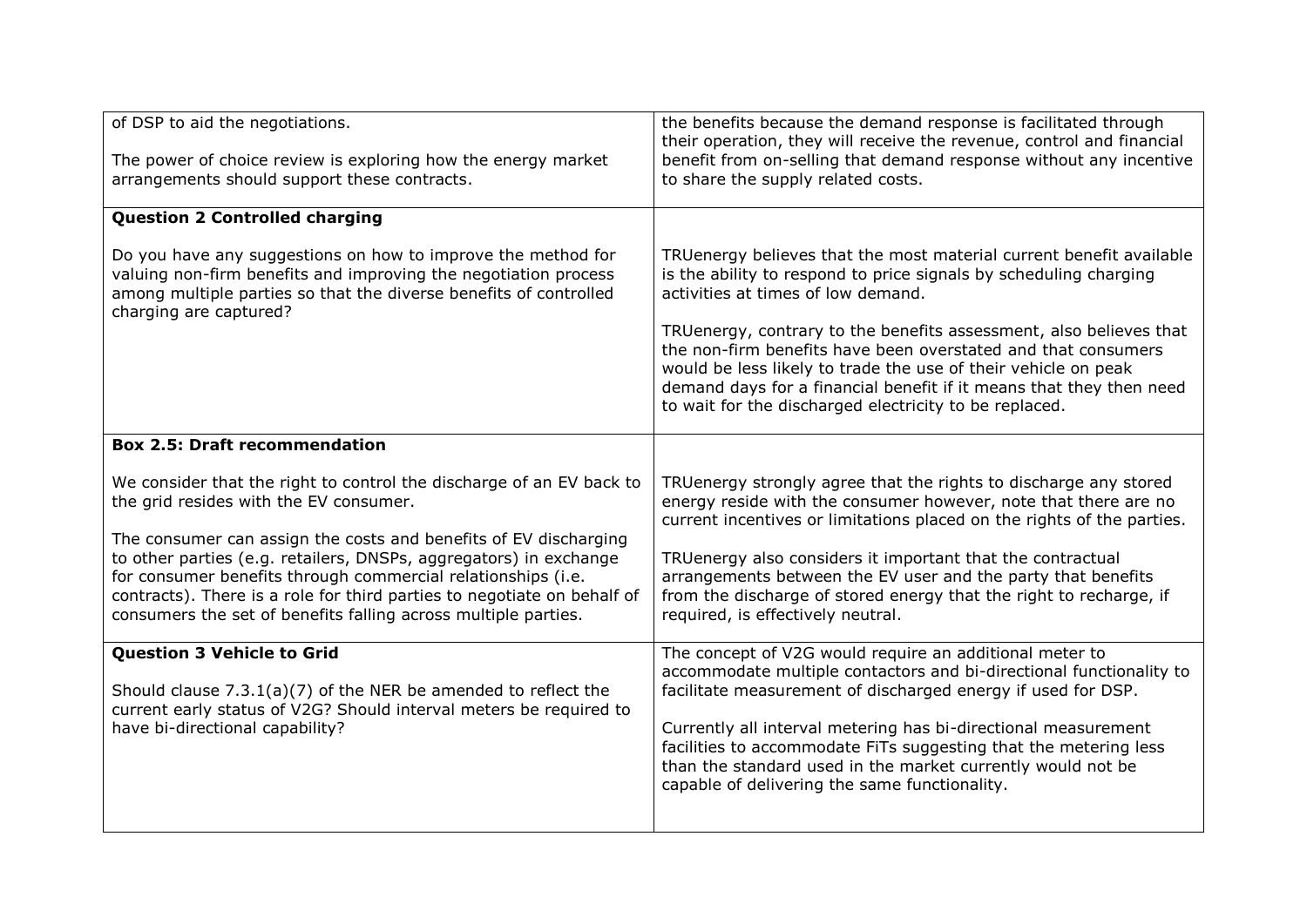| Question 4 Identifying a large load (including an EV)                                                                                                                                                                                                                                                                                                                                                                                                                                                                                |                                                                                                                                                                                                                                                                                                                                                                                                                                             |
|--------------------------------------------------------------------------------------------------------------------------------------------------------------------------------------------------------------------------------------------------------------------------------------------------------------------------------------------------------------------------------------------------------------------------------------------------------------------------------------------------------------------------------------|---------------------------------------------------------------------------------------------------------------------------------------------------------------------------------------------------------------------------------------------------------------------------------------------------------------------------------------------------------------------------------------------------------------------------------------------|
| 1. Should any loads above a threshold (e.g. 15 amps) be<br>identified to the DNSP? Could the Wiring Rules (AS/NZS<br>3000:2007) provide the basis for determining the maximum<br>demand at a premise and provide the means by which an<br>electrical contractor can notify a DNSP of a new or altered<br>installation affecting maximum demand at that premise?<br>2. If there are no requirements to identify particular<br>appliances, should there be a total load threshold above<br>which identification to a DNSP is required? | TRUenergy believes that any load requiring 15amps should be<br>known to the distributor as a principle and, as a modification to an<br>existing connection, modification of existing connections requires<br>certification for prescribed types of work.                                                                                                                                                                                    |
| <b>Box 3.1: Draft recommendations</b>                                                                                                                                                                                                                                                                                                                                                                                                                                                                                                |                                                                                                                                                                                                                                                                                                                                                                                                                                             |
| We recommend that the term 'connection point' in Chapter 7 and<br>Rule 3.15 of the NER be replaced with 'supply point'. The supply<br>point would be the point where part, or all, of the consumer's load<br>would be metered.<br>In the remainder of the NER, the term 'connection point' would<br>continue to refer to the point of physical connection between the<br>network assets and the assets of the network user (consumer or<br>generator).                                                                               | TRUenergy strongly disagrees with this concept as it cements<br>embedded networks within the NER.<br>Embedded networks and on-selling arrangements fundamentally<br>remove visibility of consumers' behaviour and needs from the<br>market, insulate on-selling arrangements from consumer protection<br>frameworks that encapsulate the provision and supply of energy<br>and inhibit competition by erecting barriers to consumer choice. |
| This change would mean that a consumer that establishes an<br>additional metering installation at its premises need not establish a<br>second connection point.                                                                                                                                                                                                                                                                                                                                                                      |                                                                                                                                                                                                                                                                                                                                                                                                                                             |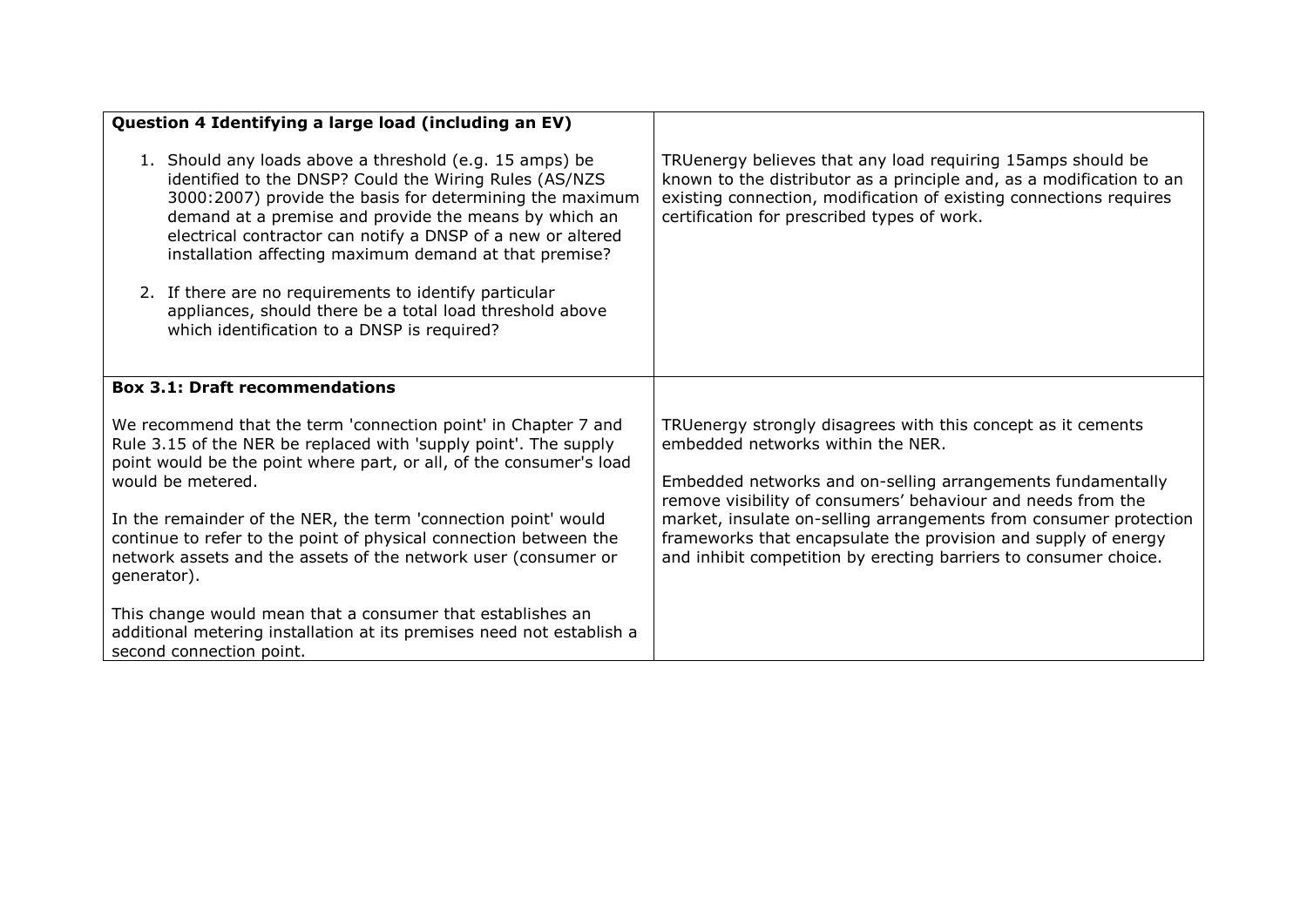| Question 5 Changing the definition of connection point and                                                                                                                                                                                                            |                                                                                                                                                                                                                                                                                                                                                              |
|-----------------------------------------------------------------------------------------------------------------------------------------------------------------------------------------------------------------------------------------------------------------------|--------------------------------------------------------------------------------------------------------------------------------------------------------------------------------------------------------------------------------------------------------------------------------------------------------------------------------------------------------------|
| supply point                                                                                                                                                                                                                                                          |                                                                                                                                                                                                                                                                                                                                                              |
|                                                                                                                                                                                                                                                                       |                                                                                                                                                                                                                                                                                                                                                              |
| Do you agree that changing the definition of connection point and<br>supply point in the NER should facilitate separate metering of loads<br>(or generation)? Does the creation of this new definition produce<br>any unintended consequences? Please provide reasons | TRUenergy believes that changing the definition is not the most<br>effective way of facilitating separate metering and strongly<br>recommends that the costs associated with a new connection with<br>the technology required to facilitate EV's be assessed against the<br>risks of enshrining embedded networks and on-selling<br>arrangements in the NEM. |
| <b>Box 3.2: Draft recommendations</b>                                                                                                                                                                                                                                 |                                                                                                                                                                                                                                                                                                                                                              |
| We recommend that a consumer be able to arrange for a<br>parent/child (or subtractive) metering arrangement within its<br>premises when:                                                                                                                              | TRUenergy disagrees with this approach as the proponent then<br>avoids costs however receives financial benefits.                                                                                                                                                                                                                                            |
| • there is a single connection to the Local Network Service Provider<br>(LNSP); and                                                                                                                                                                                   | As stated in draft recommendation 2.4, the removal of market and<br>consumer protections shifts all negotiation power to the second<br>financially responsible party. Therefore assigning the additional loss<br>to the parent absolves the EV provider all financial responsibility                                                                         |
| • there is a single consumer at the premises (such as a residence<br>or small business).                                                                                                                                                                              | and enshrines disaggregated embedded networks and on-selling<br>arrangements.                                                                                                                                                                                                                                                                                |
| Under these arrangements:                                                                                                                                                                                                                                             | TRUenergy is also strongly against subtractive metering<br>arrangements as it compromises the integrity of the data used for                                                                                                                                                                                                                                 |
| • losses within the premises would be assigned to the parent<br>meter;                                                                                                                                                                                                | billing. Under the NERR, and jurisdictional rules, bills must be<br>issued based on readings of the meter however, if a portion of the<br>meter data is subtracted the validity is compromised.                                                                                                                                                              |
| · all fixed Distribution Use Of System (DUOS) charges would be<br>assigned to the FRMP for the parent National Metering Identifier<br>(NMI), unless otherwise agreed with the consumer; and                                                                           |                                                                                                                                                                                                                                                                                                                                                              |
| • the NMI for the child meter(s) would be assigned by the<br>Responsible Person for the child meter                                                                                                                                                                   |                                                                                                                                                                                                                                                                                                                                                              |
| Question 6 Parent/child metering arrangements                                                                                                                                                                                                                         |                                                                                                                                                                                                                                                                                                                                                              |
| Do you agree that our proposals address existing issues with<br>parent/child metering arrangements? If so, how should these                                                                                                                                           | TRUenergy strongly disagree with parent child relationships under<br>the metering arrangements. Even if the relationship is not                                                                                                                                                                                                                              |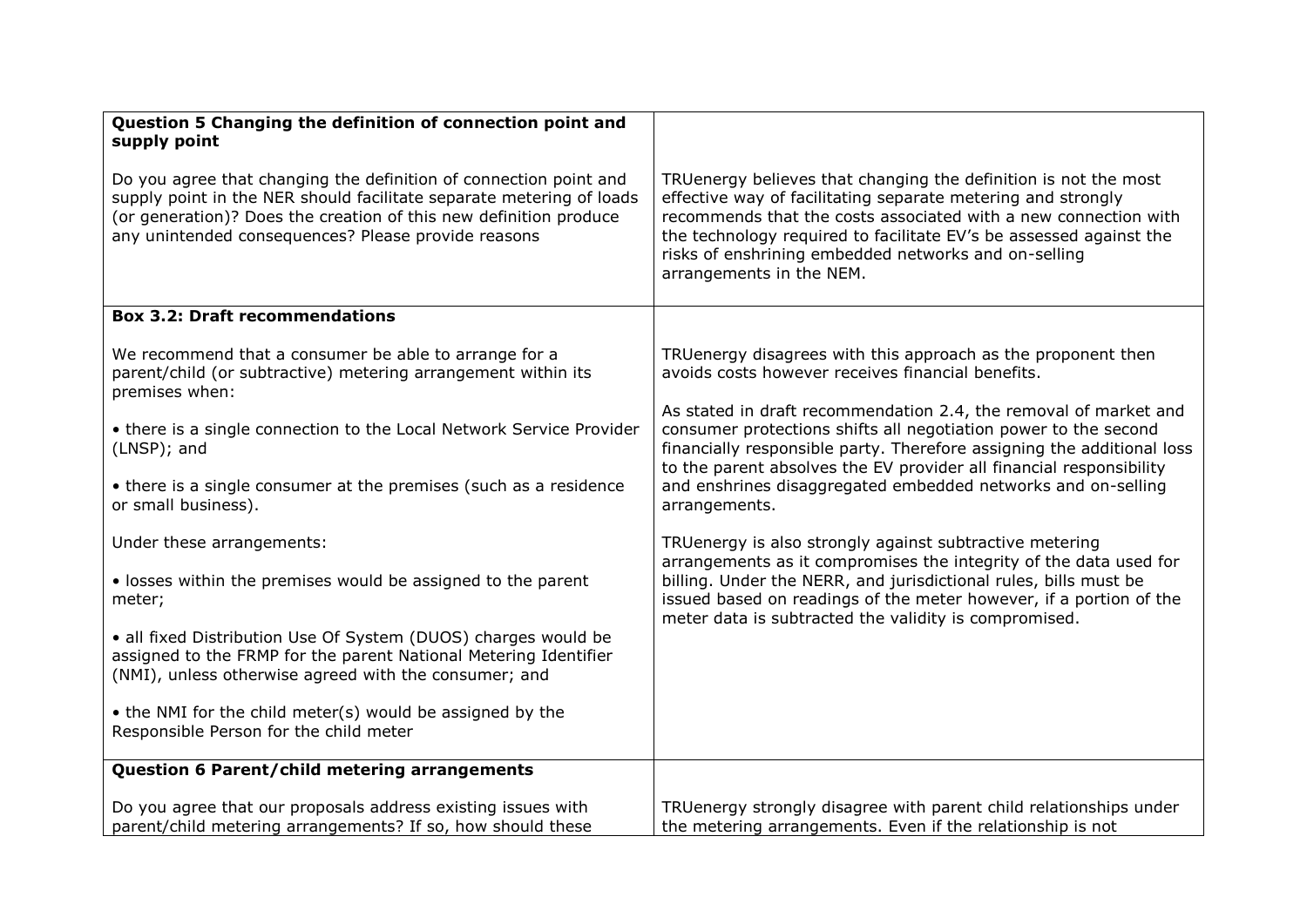| arrangements be specified in the NER? Please provide reasons.                                                                                                                                                                                                                                                                                                                                                                                                                                                                                                                                                                                                                               | subtractive, there will always be a discrepancy between the values<br>to account for losses and unmetered supplies etc.<br>TRUenergy believes that all metering should be visible to the<br>market therefore disagree that any of the existing arrangements<br>should or would be of value in the NER.                                                                                                                                                                                                                        |
|---------------------------------------------------------------------------------------------------------------------------------------------------------------------------------------------------------------------------------------------------------------------------------------------------------------------------------------------------------------------------------------------------------------------------------------------------------------------------------------------------------------------------------------------------------------------------------------------------------------------------------------------------------------------------------------------|-------------------------------------------------------------------------------------------------------------------------------------------------------------------------------------------------------------------------------------------------------------------------------------------------------------------------------------------------------------------------------------------------------------------------------------------------------------------------------------------------------------------------------|
| <b>Box 3.3: Draft recommendations</b>                                                                                                                                                                                                                                                                                                                                                                                                                                                                                                                                                                                                                                                       |                                                                                                                                                                                                                                                                                                                                                                                                                                                                                                                               |
| We recommend that, where a single metering installation has<br>multiple measurement elements and assigned multiple NMIs (that<br>is, a multi-element metering installation), there must only be a<br>single Responsible Person for:<br>• all the components of the metering installation; and<br>• all the NMIs associated with each metering element.<br>We also recommend allowing individual measurement elements<br>within a single device to be regarded as separate metering<br>installations. This would allow individual measurement elements to<br>be:<br>• assigned to different FRMPs by the associated consumer(s); and<br>• assigned different NMIs by the Responsible Person. | TRUenergy believes that the draft recommendation has<br>misunderstood the process for the creation of a connection point.<br>Based on Chapter 7, the role of the RP does not assign a NMI but<br>to, once the NMI is assigned, contract the metering and meter data<br>provider etc.<br>As the NMI creation resides with the LNSP, or in the situation of an<br>embedded network, with the local retailer for that network, there is<br>no process and or procedure for the assignment of a NMI at a<br>meter register level. |
| <b>Question 7 Multi-element meters</b>                                                                                                                                                                                                                                                                                                                                                                                                                                                                                                                                                                                                                                                      |                                                                                                                                                                                                                                                                                                                                                                                                                                                                                                                               |
| Do you agree that having one Responsible Person for multi-element<br>meters is the efficient solution? Are there any other issues with<br>multi-element meters that we should address?                                                                                                                                                                                                                                                                                                                                                                                                                                                                                                      | TRUenergy disagrees that multi-element metering with joint<br>financial responsibility is an effective solution given that a multi-<br>element meter costs approximately 50% more than a single<br>element and connection costs remain equal in most cases.                                                                                                                                                                                                                                                                   |
| <b>Box 3.4: Draft recommendations</b>                                                                                                                                                                                                                                                                                                                                                                                                                                                                                                                                                                                                                                                       |                                                                                                                                                                                                                                                                                                                                                                                                                                                                                                                               |
| We recommend that the arrangements for metering within an<br>embedded network be included in the NER. In particular, embedded<br>networks should be brought into the metering and settlements<br>frameworks in Chapter 7 and rule 3.15 of the NER by:                                                                                                                                                                                                                                                                                                                                                                                                                                       | TRUenergy agrees that the licensing regime is insufficient and has<br>addressed this point in its submission.                                                                                                                                                                                                                                                                                                                                                                                                                 |
| defining connection points between the embedded network and                                                                                                                                                                                                                                                                                                                                                                                                                                                                                                                                                                                                                                 |                                                                                                                                                                                                                                                                                                                                                                                                                                                                                                                               |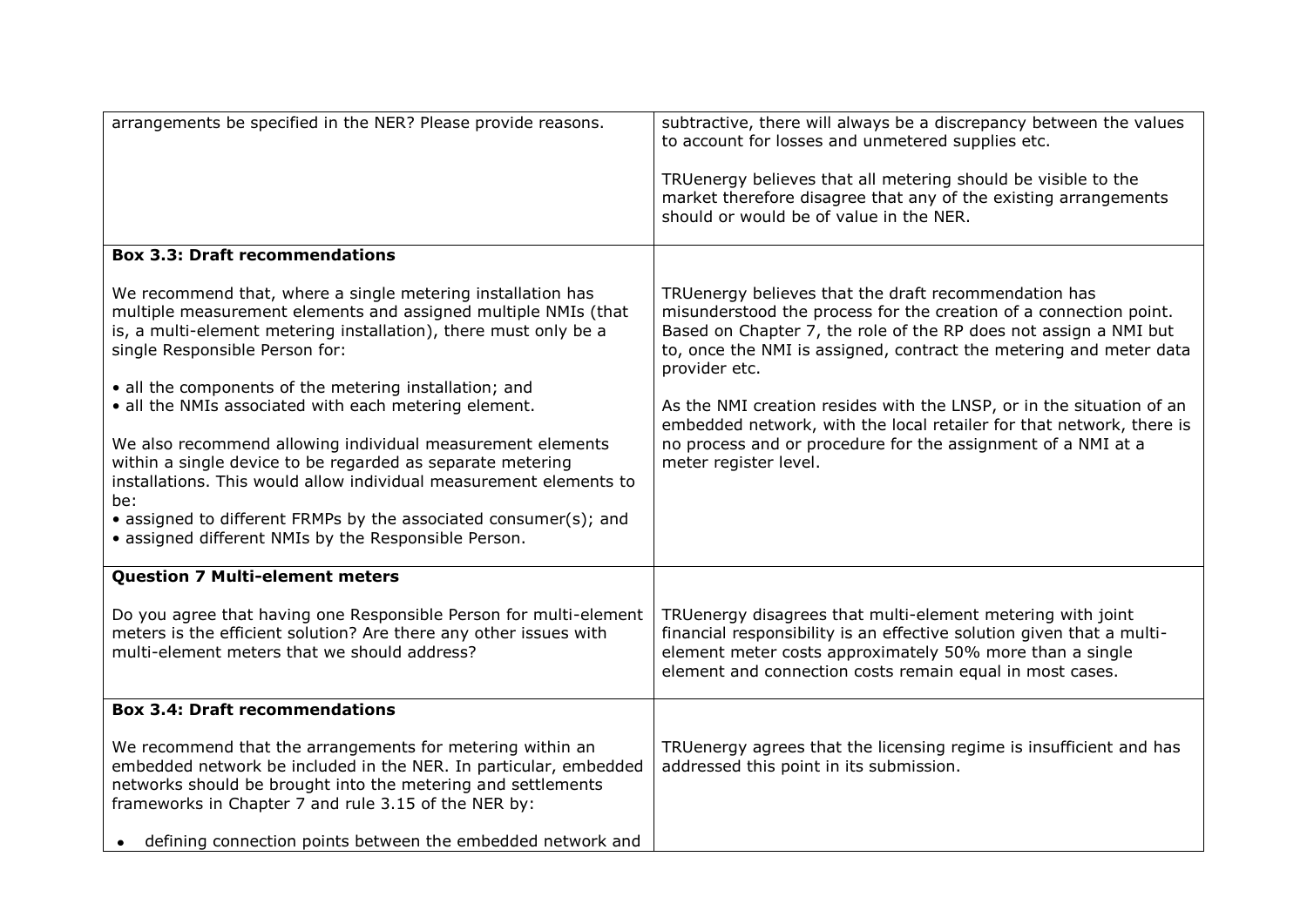| the associated downstream consumers as connection points<br>(and supply points) under the NER; and<br>allowing these connection points (and supply points) to be<br>settled in the NEM.                  |                                                                                                                                                                                                        |
|----------------------------------------------------------------------------------------------------------------------------------------------------------------------------------------------------------|--------------------------------------------------------------------------------------------------------------------------------------------------------------------------------------------------------|
| <b>Question 8 Metering in embedded networks</b>                                                                                                                                                          |                                                                                                                                                                                                        |
| Do you agree that our recommendations address existing<br>uncertainties with respect to metering in embedded networks?<br>Please provide reasons.                                                        | TRUenergy agrees that the licensing regime is insufficient and has<br>addressed this point in its submission.                                                                                          |
| Box 3.5: Draft recommendation In situations where there are<br>two (or more) FRMPs at one connection point, we<br>recommend:                                                                             | TRUenergy Strongly disagrees with the proposal to have multiple<br>FRMPs per meter:                                                                                                                    |
| where there is only one point of disconnection and a FRMP<br>wants to disconnect the consumer, this FRMP can disconnect<br>the total load at the connection point, including the load of<br>other FRMPs; | This is currently the process with multi element metering<br>where the second element is controllable unless the first<br>contactor is open.                                                           |
| for multi element metering installations, we have specified<br>ways to share the costs associated with the Responsible<br>Person;                                                                        | The concept of shared supply arrangements becomes a<br>complication for a multitude of reasons and is of no practical<br>benefit.                                                                      |
| access to the metering installation be managed by the<br>$\bullet$<br>Responsible Person;                                                                                                                | This appears contradictory for DSP and emergency controls.<br>If the DNSP requires priority access to their assets in Vic<br>then what arrangements would be in place to enshrine that<br>provision?   |
| when a consumer changes one of its FRMPs, we have<br>$\bullet$<br>suggested ways of managing this process;                                                                                               | A change in financial responsibility would still have to be<br>communicated via the market however where the primary<br>FRMP is not changing there is an ever increasing<br>detachment between parties |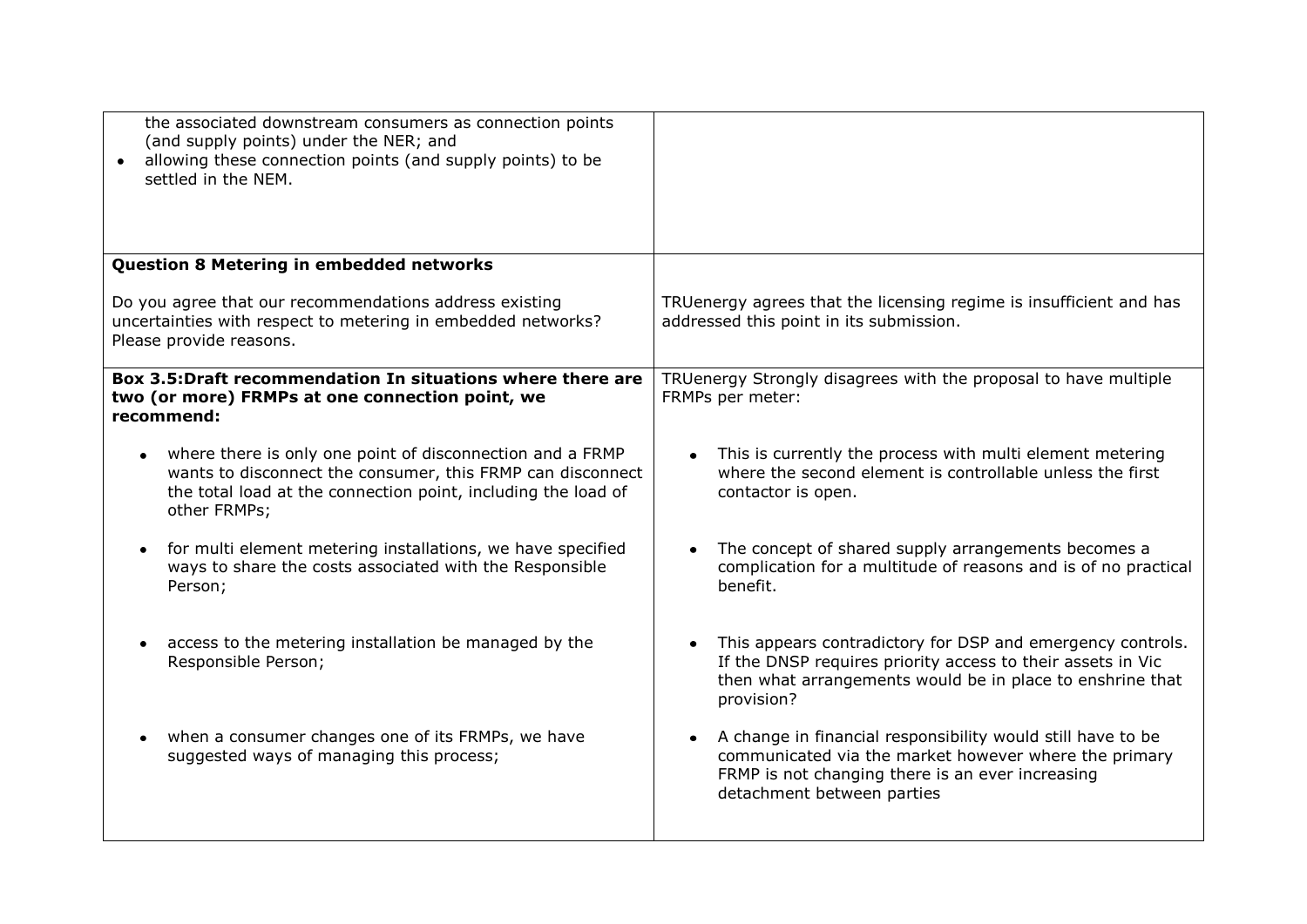| assigning DUOS charges to FRMPs in a manner that is<br>proportional to their impact on total DUOS;                                                                                                   | Where there are fixed and variable charges this would be<br>impossible to determine in the scenario where TOU tariffs<br>exist with Critical Peak Pricing structures.                                                |
|------------------------------------------------------------------------------------------------------------------------------------------------------------------------------------------------------|----------------------------------------------------------------------------------------------------------------------------------------------------------------------------------------------------------------------|
| a process where a consumer or FRMP seeks to upgrade one<br>of its metering installations; and ways for addressing<br>situations where a consumer moves house or has a<br>billing/metering query.     | This appears contradictory to the principle that multiple<br>FRMPs operate on the same NMI or metering installation as<br>any upgrade would have to be completed by agreement and<br>conducted through the MP or RP. |
| 3.5.1Significance of the issue                                                                                                                                                                       |                                                                                                                                                                                                                      |
| Currently, the NER is designed in the context of:                                                                                                                                                    | TRUenergy believes that the one to one relationship is the<br>foundation that the industry is built on. The benefits and costs are                                                                                   |
| a market participant or FRMP being associated with each<br>connection point; <sup>69</sup>                                                                                                           | then attributable to the party responsible for causing them, the<br>contractual rights are preserved, and enforcement of each contract<br>is on a one to one basis.                                                  |
| each connection point having a metering installation that is<br>registered with AEMO; <sup>"and</sup>                                                                                                | Contractually speaking, even as an EV provider TRUenergy could<br>not imagine a scenario where the right to remedy contractual                                                                                       |
| a unique National Metering Identifier (NMI)for each metering<br>installation.                                                                                                                        | breaches is controlled by a party other than the one consumer has<br>contracted with.                                                                                                                                |
| That is, there is generally a one-to-one relationship between a<br>connection point, the FRMP, the metering installation and a NMI.<br>Nevertheless, in the future some consumers and generators are |                                                                                                                                                                                                                      |
| likely to want to be able to separately meter parts of Clause                                                                                                                                        |                                                                                                                                                                                                                      |
| 7.1.2(a) of the NER.70 Clause 7.1.2(a)(1) of the NER.71<br>Clause $7.3.1(e)$ of the NER.                                                                                                             |                                                                                                                                                                                                                      |
| Question 9 Two (or more) FRMPs at a connection point.                                                                                                                                                |                                                                                                                                                                                                                      |
| 1. Do you agree that our recommendations will enable two or<br>more FRMPs to operate effectively at a connection point?<br>Please provide reasons                                                    | TRUenergy do not believe that the draft recommendations will<br>facilitate multiple FRMP's efficiently managing contractual<br>relationships on a single connection point or 'supply point' shared<br>or otherwise.  |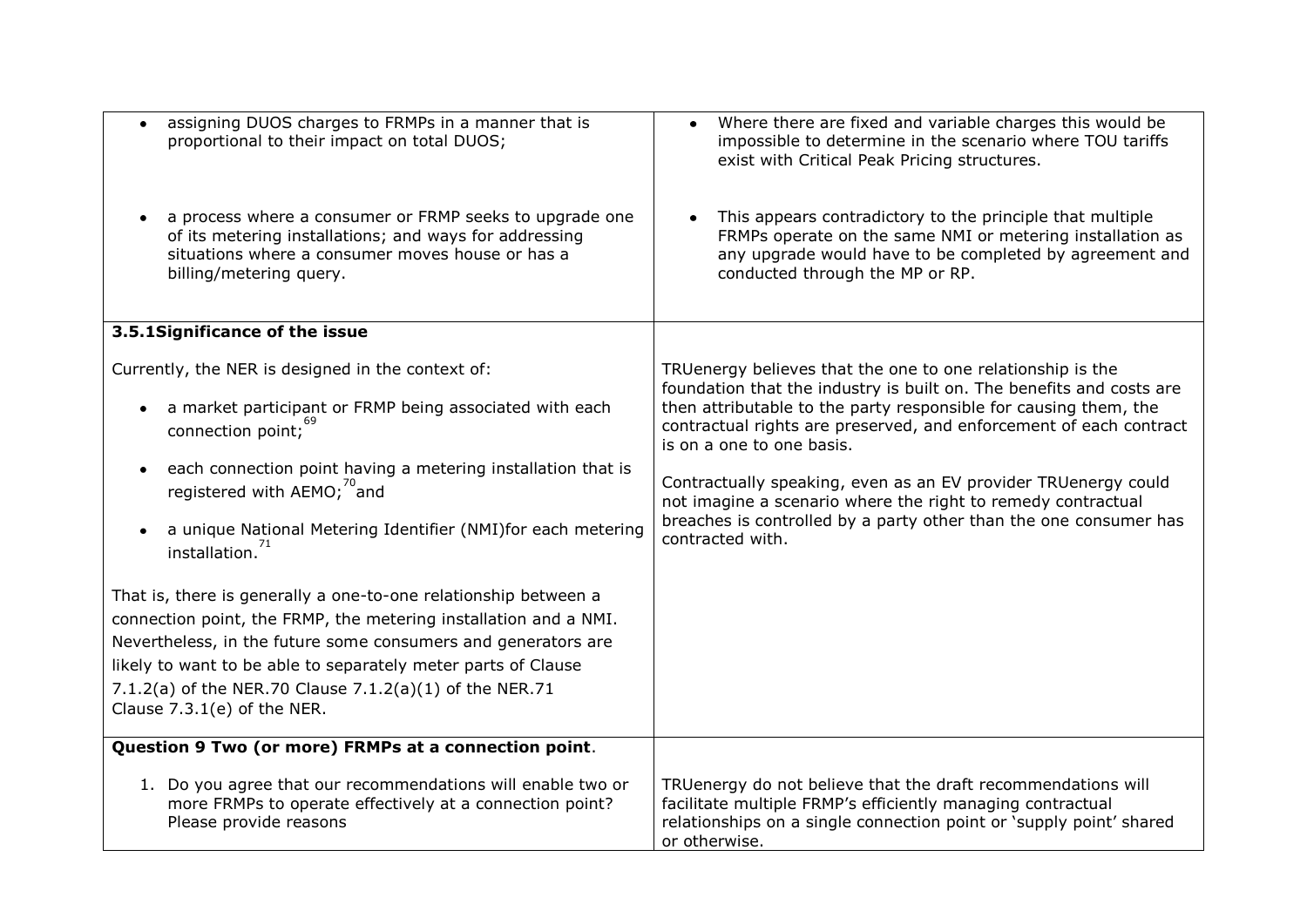| 2. In the event that one FRMP wishes to disconnect a<br>consumer, do you agree that a FRMP should have the power<br>to disconnect the consumer's total load, which includes the<br>load from the other FRMP? Or do you think that each part of<br>the load should be able to be disconnected independent of<br>the other FRMP? | The concept of exposing a business's revenue to the contractual<br>arrangements of a party with vastly different interests with no<br>remedies and that has not been defined by regulation is<br>unpalatable.                                                                             |
|--------------------------------------------------------------------------------------------------------------------------------------------------------------------------------------------------------------------------------------------------------------------------------------------------------------------------------|-------------------------------------------------------------------------------------------------------------------------------------------------------------------------------------------------------------------------------------------------------------------------------------------|
| <b>Box 4.1: Draft recommendation</b>                                                                                                                                                                                                                                                                                           |                                                                                                                                                                                                                                                                                           |
| We consider that the supply of electricity for the purposes of EV<br>charging would generally constitute a legal sale of electricity in the<br>NEM under the NERL and in Western Australia under the Electricity<br>Supply Act 2004 (WA).                                                                                      | TRUenergy agrees that the supply of energy to an EV is within the<br>scope of the law however, would further argue that the connection<br>of an EV also meets the definition of an appliance.                                                                                             |
| For bundled service providers, we recommend that the AER or the<br>Economic Regulation Authority of Western Australia (ERA)<br>determine whether the services offered constitute a legal sale of<br>electricity. The AER or ERA should consider whether the sale of                                                            | The definition of an appliance <sup>2</sup> , below, suggests that an appliance is<br>something that can be connected and converts electricity from its<br>original electrical characteristics into heat motion etc.                                                                      |
| electricity is a primary or incidental part of the bundle of services<br>provided.                                                                                                                                                                                                                                             | electrical appliance means a self-contained electrical appliance in<br>which electrical energy is converted into heat, motion or any<br>other form of energy or is substantially changed in its electrical                                                                                |
| We consider that EV battery swap services do not constitute the<br>sale of electricity for the purposes of the NERL, and therefore the<br>energy market arrangements do not apply to these services.                                                                                                                           | character;                                                                                                                                                                                                                                                                                |
|                                                                                                                                                                                                                                                                                                                                | Given that an EV could be defined as an appliance TRUenergy<br>believes that it should not be treated any differently to a hot water<br>service or air conditioner as a single large appliance in a household.                                                                            |
| Question 10 Sale of electricity and the bundled service<br>provider                                                                                                                                                                                                                                                            |                                                                                                                                                                                                                                                                                           |
| Do you consider the AER should be required to specify how it will<br>determine whether a bundled service provider is selling a good or<br>service that constitutes a legal sale of electricity, for example,<br>through a guideline?                                                                                           | TRUenergy, as the industry progresses towards services that<br>impact on the supply and demand components of the industry,<br>agrees that the AER should develop a methodology to determine<br>what, where and when a product or service is impacting on the sale<br>or supply of energy. |

<sup>&</sup>lt;sup>2</sup> Electricity Safety (Equipment) Regulations 2009 – Part  $1$  – Section 5 Definitions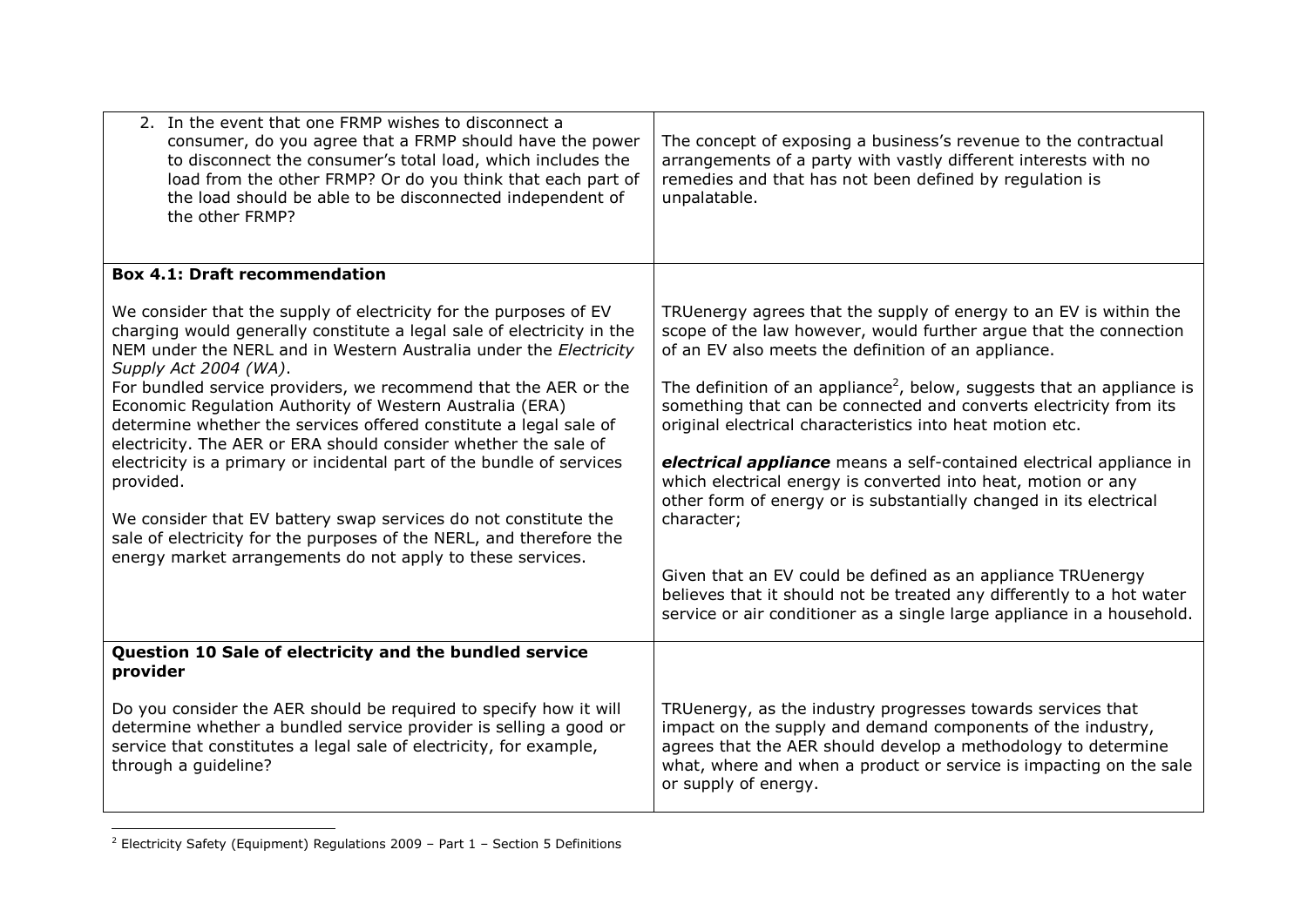| <b>Box 4.2: Draft recommendation</b>                                                                                                                                                                                                                                                                                                                                                      |                                                                                                                                                                                                                                                                                 |
|-------------------------------------------------------------------------------------------------------------------------------------------------------------------------------------------------------------------------------------------------------------------------------------------------------------------------------------------------------------------------------------------|---------------------------------------------------------------------------------------------------------------------------------------------------------------------------------------------------------------------------------------------------------------------------------|
| We consider that the current consumer protection framework is<br>appropriate for EV consumers. However, we recommend that the<br>AER review its retail exemptions framework to clarify the status of<br>EV charging services at commercial EV charging stations where on-<br>selling occurs                                                                                               | TRUenergy agrees that commercial charging stations, car parks and<br>on street charging facilities could be covered by the existing<br>frameworks therefore have no further views.                                                                                              |
| Question 11 EVs and retail exemptions framework                                                                                                                                                                                                                                                                                                                                           |                                                                                                                                                                                                                                                                                 |
| Do you agree that the AER should review its retail exemptions<br>framework to clarify the status of EV charging at commercial EV<br>charging stations where on-selling occurs? Please provide reasons.                                                                                                                                                                                    | TRUenergy agrees that the licensing regime is insufficient and has<br>addressed this point in its submission.                                                                                                                                                                   |
| <b>Box 4.3: Draft recommendation</b>                                                                                                                                                                                                                                                                                                                                                      |                                                                                                                                                                                                                                                                                 |
| We consider that the network licensing regime administered by the<br>AER is sufficiently robust to cater for EVs charged over a<br>distribution network or over an embedded network and are<br>therefore not proposing any changes. We note that the AER has<br>developed a network exemption for EV charging in embedded<br>networks, which would cover commercial EV charging stations. | TRUenergy agrees that commercial charging stations, car parks and<br>on street charging facilities could be covered by the existing<br>frameworks therefore have no further views.                                                                                              |
| <b>Box 4.4: Draft Recommendation</b>                                                                                                                                                                                                                                                                                                                                                      |                                                                                                                                                                                                                                                                                 |
| We consider that the current arrangements for addressing the risk<br>of EV service provider financial failure are appropriate and therefore<br>we are not proposing any changes. That is:<br>If the bundled service provider is an authorised retailer then<br>$\bullet$                                                                                                                  | TRUenergy disagrees that the financial failure is adequately<br>addressed by the RoLR framework in all instances, in particular,<br>where a service provider has not been required to hold a license or<br>authorisation.                                                       |
| the Retailer of Last Resort (RoLR provisions would apply;<br>If the bundled service provider is subject to a retail exemption,<br>$\bullet$<br>the RoLR does not apply however the AER may place conditions<br>on the Bundled Service Provider;                                                                                                                                           | TRUenergy believes that all entities participating in the legal sale of<br>energy should be licensed or authorised in some way to ensure the<br>effective management of the enforcement regime.                                                                                 |
| If the Bundled Service Provider is found by the AER not to<br>provide services that constitute the legal sale of electricity,<br>then the energy market regulatory arrangements do not apply<br>and the risk of supplier failure become a general risk faced by<br>EV consumers                                                                                                           | Note: the principle of licensing or authorisation regime is provided<br>primarily for the long term benefits of consumers. Policies that seek<br>to avoid a participants' exposure to licensing or authorisation<br>regimes ultimately waters down the value of those benefits. |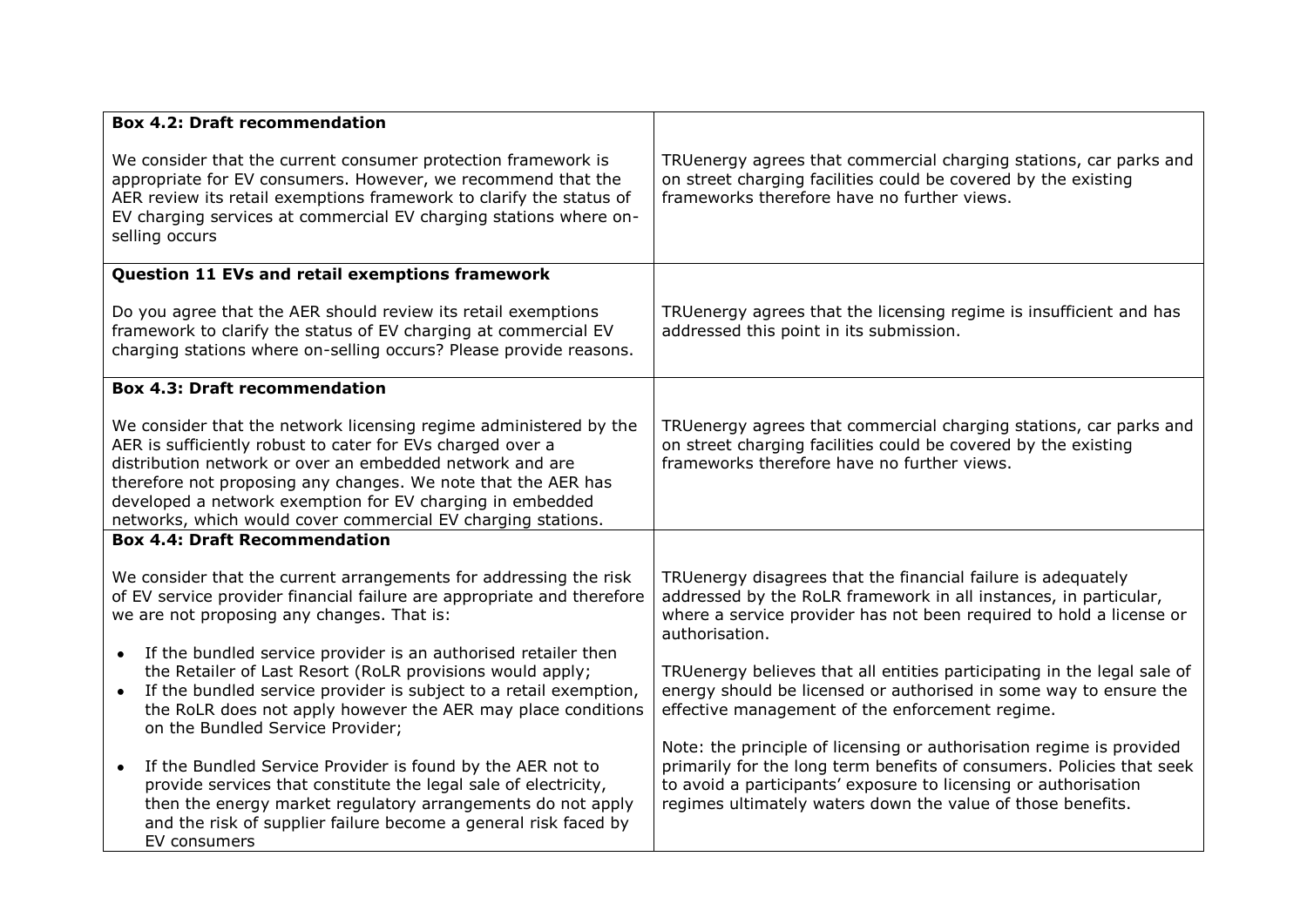| <b>Box 5.1: Draft recommendation</b>                                                                                                                                                                                                                                                                                                                                                                                                                                     |                                                                                                                                                                                                                                                                                                                                                                                                                                                                                                                        |
|--------------------------------------------------------------------------------------------------------------------------------------------------------------------------------------------------------------------------------------------------------------------------------------------------------------------------------------------------------------------------------------------------------------------------------------------------------------------------|------------------------------------------------------------------------------------------------------------------------------------------------------------------------------------------------------------------------------------------------------------------------------------------------------------------------------------------------------------------------------------------------------------------------------------------------------------------------------------------------------------------------|
| We recommend that certain aspects of the market rules governing<br>the Balancing and Load Following Ancillary Services market may<br>need to be reviewed to facilitate the participation of EVs (as a load<br>or as energy storage) in the future, if appropriate.                                                                                                                                                                                                       | TRUenergy believes that these services are generally attributed on<br>a causer pays basis and recommend that this continues to occur.<br>The provision of Ancillary Services is and should remain technology<br>neutral and those standards should not be compromised to<br>accommodate a particular technology unless all standards for<br>Ancillary Services are lowered for all technologies, and are aligned<br>to the relevant reliability and security standards.                                                |
| <b>Box 5.2: Draft Recommendation</b>                                                                                                                                                                                                                                                                                                                                                                                                                                     |                                                                                                                                                                                                                                                                                                                                                                                                                                                                                                                        |
| To manage the impact of EVs on peak demand, we recommend<br>that there be appropriate pricing signals faced by consumers. This<br>is best achieved through network pricing signals that capture the<br>cost of supplying electricity and by ensuring that these signals are<br>reflected in retail tariffs.                                                                                                                                                              | TRUenergy believes that Time of Use pricing will drive efficient<br>charging behaviour and endorse the recommendation that EV Load<br>is an additional load rather than a separate product.<br>To achieve effective network pricing signals, the tariff must remain<br>whole to ensure that the signal is not isolated information from an<br>unrelated source and can easily be reviewed by the consumer in<br>contrast to their other supply components                                                              |
| <b>Box 5.2: Draft Recommendation</b>                                                                                                                                                                                                                                                                                                                                                                                                                                     |                                                                                                                                                                                                                                                                                                                                                                                                                                                                                                                        |
| To manage the impact of EVs on peak demand, we recommend<br>that there be appropriate pricing signals faced by consumers. This<br>is best achieved through network pricing signals that capture the<br>cost of supplying electricity and by ensuring that these signals are<br>reflected in retail tariffs.                                                                                                                                                              | TRUenergy agrees with this recommendation, as stated earlier,<br>price signals                                                                                                                                                                                                                                                                                                                                                                                                                                         |
| <b>Box 5.4: Draft Recommendation</b>                                                                                                                                                                                                                                                                                                                                                                                                                                     |                                                                                                                                                                                                                                                                                                                                                                                                                                                                                                                        |
| We note that the rights to controlled charging and V2G and the<br>benefits it provides can be apportioned between parties. Third<br>parties such as aggregators can assist in negotiating these benefits<br>among parties. In the NWIS and RNIS, we note that the market<br>structure may result in the ready formation of contracts to capture<br>and apportion the benefits of controlled charging and V2G. We are<br>not proposing any specific changes at this time. | TRUenergy, as stated earlier, do not believe that the contractual<br>incentives exist to enable equitable negotiation of shard costs<br>between financially responsible participants.<br>If only the second financially responsible participant has control of<br>the benefits because the demand response is facilitated through<br>their operation, they will receive the revenue, control and financial<br>benefit from on-selling that demand response without any incentive<br>to share the supply related costs. |